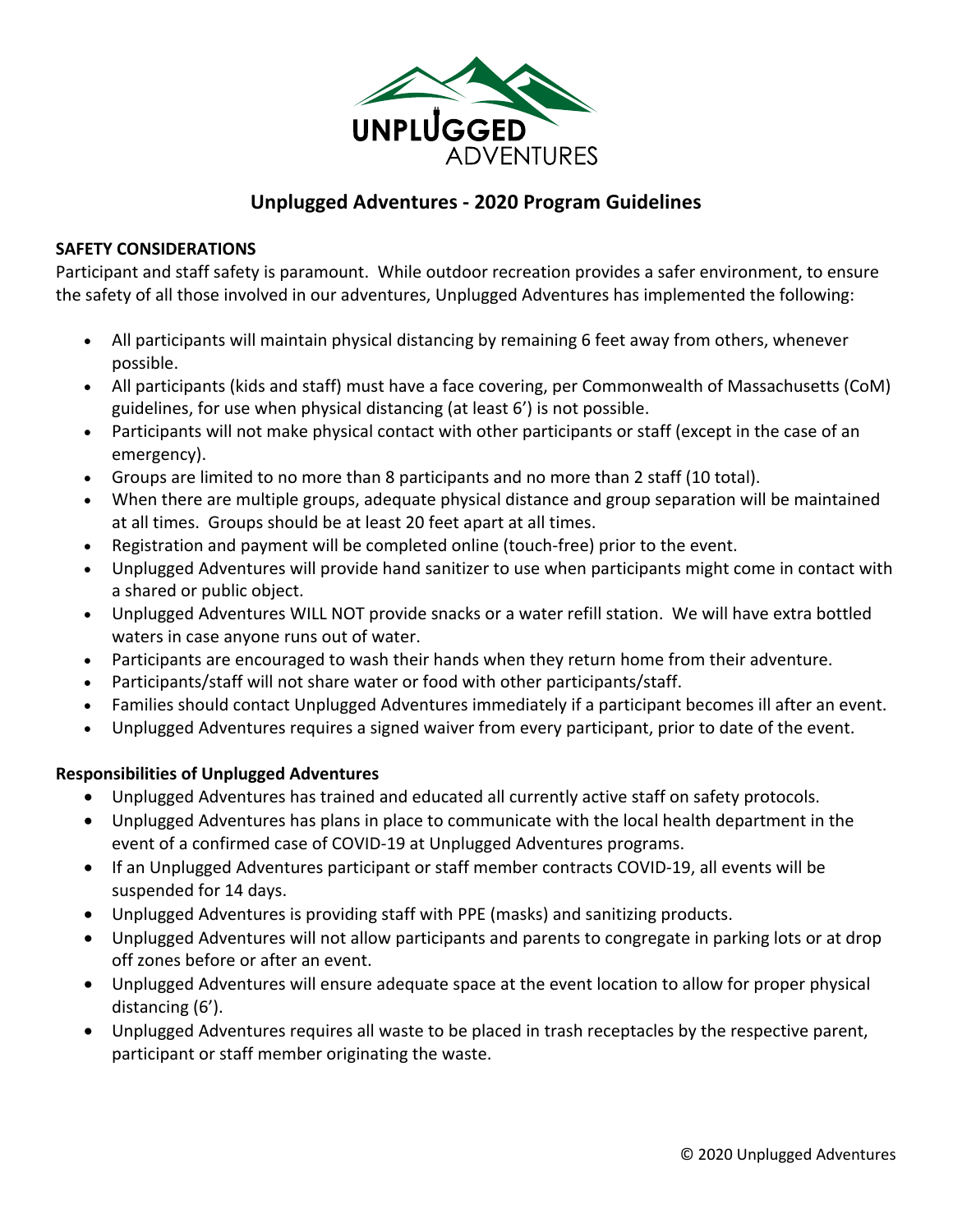

• Unplugged Adventures require participants to have their own water, sanitary products (hand sanitizer, facial tissues, and PPE).

## **Responsibilities of Unplugged Adventures Staff Members**

- Unplugged Adventures staff understand some parents/guardians may require their child to wear a face covering at all times.
- UA staff will be asked to ensure participants arrive dressed for action and leave immediately after the event. No loitering is allowed.
- As participants arrive, our staff will inquire how participants are feeling, and may send them home if they believe they are acting or look ill.
- Staff have been instructed to ensure that no handshakes, fist or elbow bumps, or any other physical contact occurs between staff/participant or participant/participant.
- UA staff will practice and encourage proper hygiene, washing hands frequently with soap and water, for at least 20 seconds at a time. Our staff will use alcohol based hand sanitizer (at least 60% alcohol), will cover coughs and sneezes with tissues or sleeves, and have been instructed to not touch their face (eyes, nose, mouth with unwashed hands). Staff will launder all attire after each event.
- Follow all state and local health protocols.
- Staff will abide by the physical/social distance requirements from participants and parents, and will have a face covering available at all times.

### **Parent Responsibilities**

- Ensure your child's health. Take temperature daily. The average normal body temperature is generally accepted as 98.6°F (37°C). Some studies have shown that the "normal" body temperature can have a wide range, from 97°F (36.1°C) to 99°F (37.2°C). A temperature over 100.4°F (38°C) most often means you have a fever caused by an infection or illness.
- If your child has any symptoms, even mild ones, public health urges you to stay home and isolate until:
	- $\circ$  You have had no fever for at least 72 hours (without the use of medicine) AND
	- o Other symptoms (cough, shortness of breath) have improved AND
	- o At least 7 days have passed since your symptoms first appeared.
- Notify Unplugged Adventures immediately if your child has become sick after participating in an event.
- Adhere to physical/social distance requirements posted by the State.
- Ensure that your child has water bottles and a snack for the event, and hand sanitizer.
- Ensure that you child washes his or her hands after the event.
- Ensure your child's clothing is washed after the event.

### **Participant Responsibilities**

• Practice proper hygiene, washing hands frequently with soap and water, for at least 20 seconds at a time. Use alcohol based hand sanitizer (at least 60% alcohol). Cover coughs and sneezes with tissues or sleeves, do not use your hands. Do not touch your face (eyes, nose, mouth with unwashed hands).